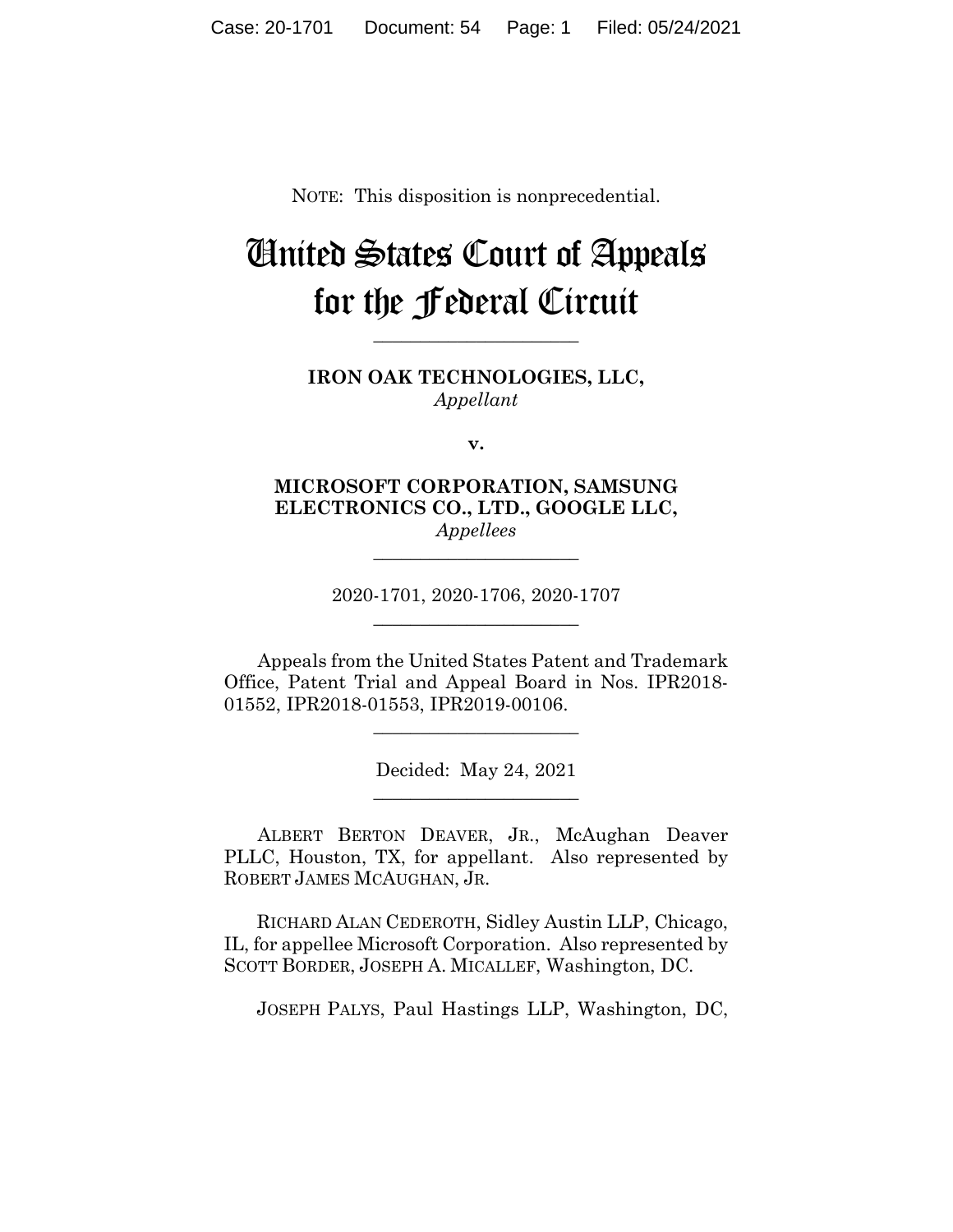for appellee Samsung Electronics Co., Ltd. Also represented by PHILLIP W. CITROEN, STEPHEN BLAKE KINNAIRD, NAVEEN MODI, ANDERSON TO.

 MATTHEW A. SMITH, Smith Baluch LLP, Menlo Park, CA, for appellee Google LLC. Also represented by ANDREW BALUCH, Washington, DC.

Before LOURIE, MAYER, and O'MALLEY, *Circuit Judges*.

 $\mathcal{L}_\text{max}$  and  $\mathcal{L}_\text{max}$  and  $\mathcal{L}_\text{max}$  and  $\mathcal{L}_\text{max}$ 

## O'MALLEY, *Circuit Judge*.

Iron Oak Technologies, LLC appeals from three final written decisions of the Patent Trial and Appeal Board ("Board"), each holding claim 1 of U.S. Patent No. 5,699,275 ("the '275 patent") unpatentable over the prior art. *Microsoft Corp. v. Iron Oak Techs., LLC*, No. IPR2019- 00106, 2020 WL 633707 (P.T.A.B. Feb. 7, 2020); *Samsung Elecs. Co. v. Iron Oak Techs., LLC* (*Samsung I*), No. IPR2018-01552, 2020 WL 633816 (P.T.A.B. Feb. 7, 2020); *Samsung Elecs. Co. v. Iron Oak Techs., LLC* (*Samsung II*), No. IPR2018-01553, 2020 WL 633822 (P.T.A.B. Feb. 7, 2020). For the reasons explained below, we *affirm* as to all three decisions.

## I. BACKGROUND

The '275 patent is entitled "System and Method for Remote Patching of Operating Code Located in a Mobile Unit." '275 patent, at [54]. According to its specification, software suppliers and other sellers of computer systems often need to correct or upgrade the existing software that their customers use. *Id.* at col. 1, ll. 13–15. But common methods of doing so in the prior art had several disadvantages. *Id.* at col. 1, ll. 15–23. Distributing floppy disks, for instance, was time-consuming and forced customers to use old software while waiting for updates. *Id.* at col. 1, ll. 17–20. Providing modem support to manually upgrade software was also time-consuming, as well as expensive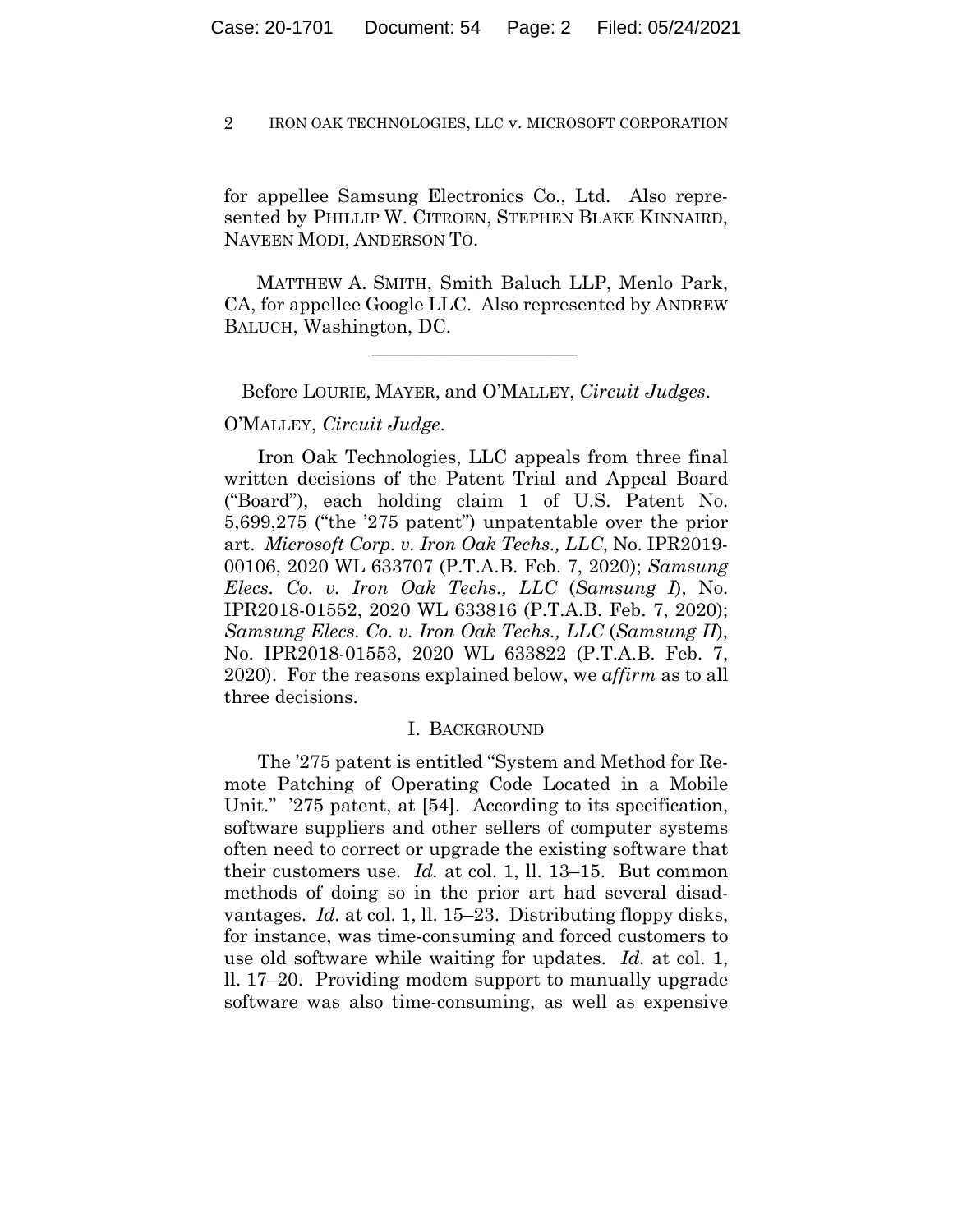and prone to human error. *Id.* at col. 1, ll. 20–23. And a third prior art solution described in the specification provided patches only to remote systems at fixed locations over a single, continuous, interactive, and bidirectional communication link. *See id.* at col. 1, ll. 29–42.

To substantially reduce or eliminate the disadvantages of prior art systems and methods for updating software, the '275 patent provides a system for remote patching of operating code located in a mobile unit. *Id.* at col. 1, ll. 46–53. One embodiment of the system includes a communication network, a manager host, and several mobile units. *Id.* at col. 2, ll. 60–65; col. 3, ll. 10–11, 17–23. To enhance or correct a mobile unit's current operating code, the manager host can transmit a patch file that defines one or more patches in a set of discrete patch messages that are suitably sized for transmission through the communication network. *Id.* at col. 3, ll. 42–44, 57–62. On receipt of the patch messages, a mobile unit can verify them, merge the defined patches with its current operating code, and switch execution to the patched operating code. *Id.* at col. 3, ll. 63–66.

According to the '275 patent, the manager host can address patch messages to mobile units as appropriate for the patch file, including "to one of the mobile units, to all of the mobile units, or to a group of mobile units." *Id.* at col. 5, ll. 15–19; *see id.* at col. 3, ll. 61–62; col. 4, ll. 12–20. For instance, one embodiment groups five mobile units into a pair and a trio, and the specification explains that the manager host can address a patch message to only the group of two mobile units. *See id.* at col. 3, ll. 17–23; col. 5, ll. 20–25. By doing so, the pair of mobile units can have a different version of operating code than the trio of mobile units. *Id.* at col. 4, ll. 11–20.

The '275 patent also provides a method for remote patching of operating code located in a mobile unit. *Id.* at col. 1, ll. 62–63. According to one embodiment of the method, as depicted by the flowchart of Figure 5, a mobile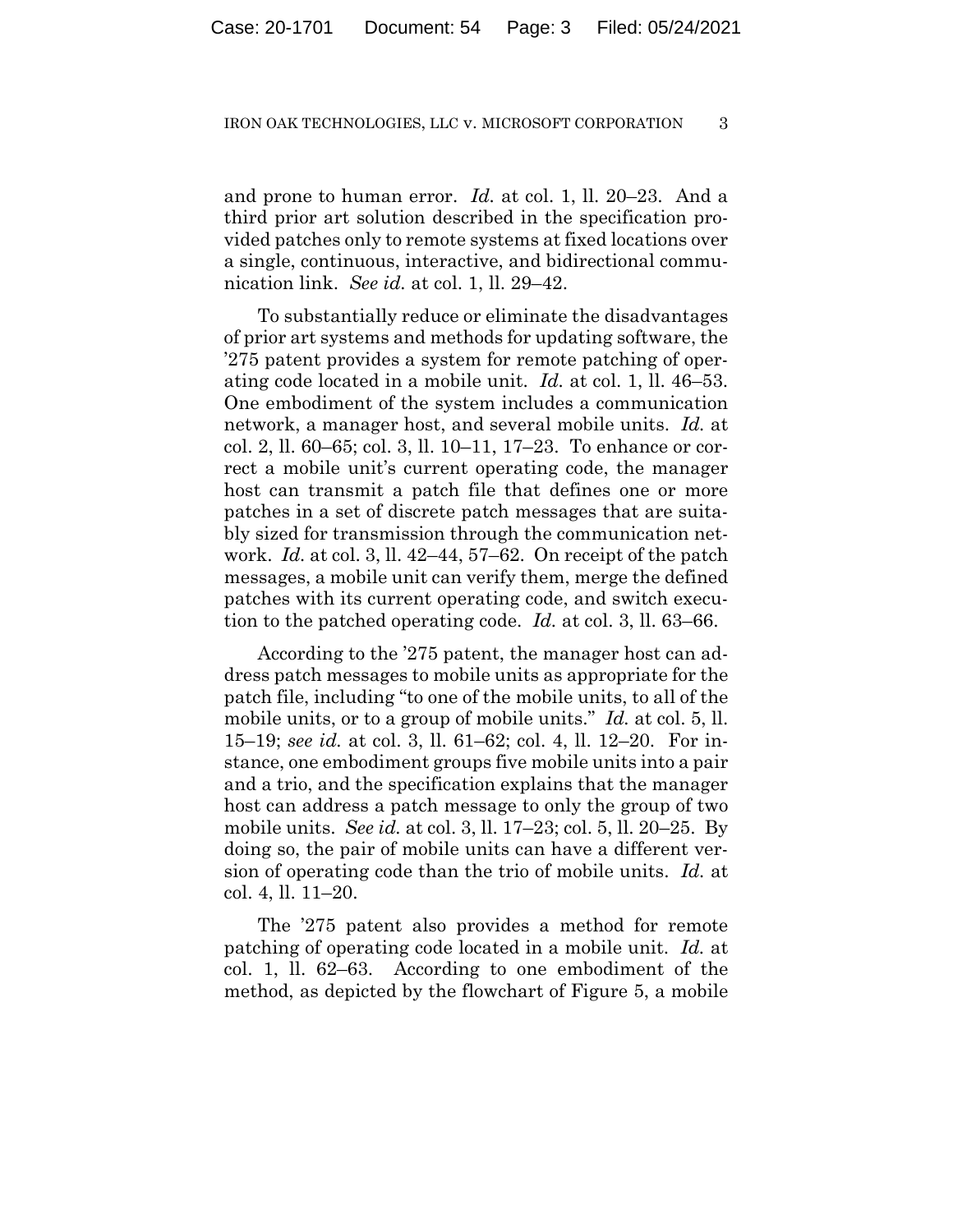unit receives an initial patch message that includes a software version. *Id.* at col. 10, ll. 22–24, 33–34. The mobile unit then compares the software version of the initial patch message to the software version of its current operating code. *Id.* at col. 10, ll. 36–40. If the operating code's version is appropriate for the patch, the mobile unit proceeds to, *inter alia*, check the validity of the message, create patched operating code, and switch execution to the patched operating code. *See id.* at col. 10, l. 46–col. 11, l. 42. But, if the operating code's version is not appropriate for the patch, the mobile unit transmits an error message, *e.g.*, to the manager host. *Id.* at col. 10, ll. 42–45.

The '275 patent contains numerous system and method claims. Only independent claim 1 is at issue on appeal:

A system for remote patching of operating code located in a mobile unit, comprising:

a manager host operable to initiate transmission through a wireless communication network of at least one discrete patch message defining at least one patch;

a first mobile unit operable to receive the at least one discrete patch message, the first mobile unit further operable to create patched operating code by merging the at least one patch with current operating code located in the first mobile unit and to switch execution to the patched operating code; and

a second mobile unit operable to receive the at least one discrete patch message, the second mobile unit further operable to create patched operating code by merging the at least one patch with current operating code located in the second mobile unit and to switch execution to the patched operating code; and

wherein the manager host is further operable to address the at least one discrete patch message such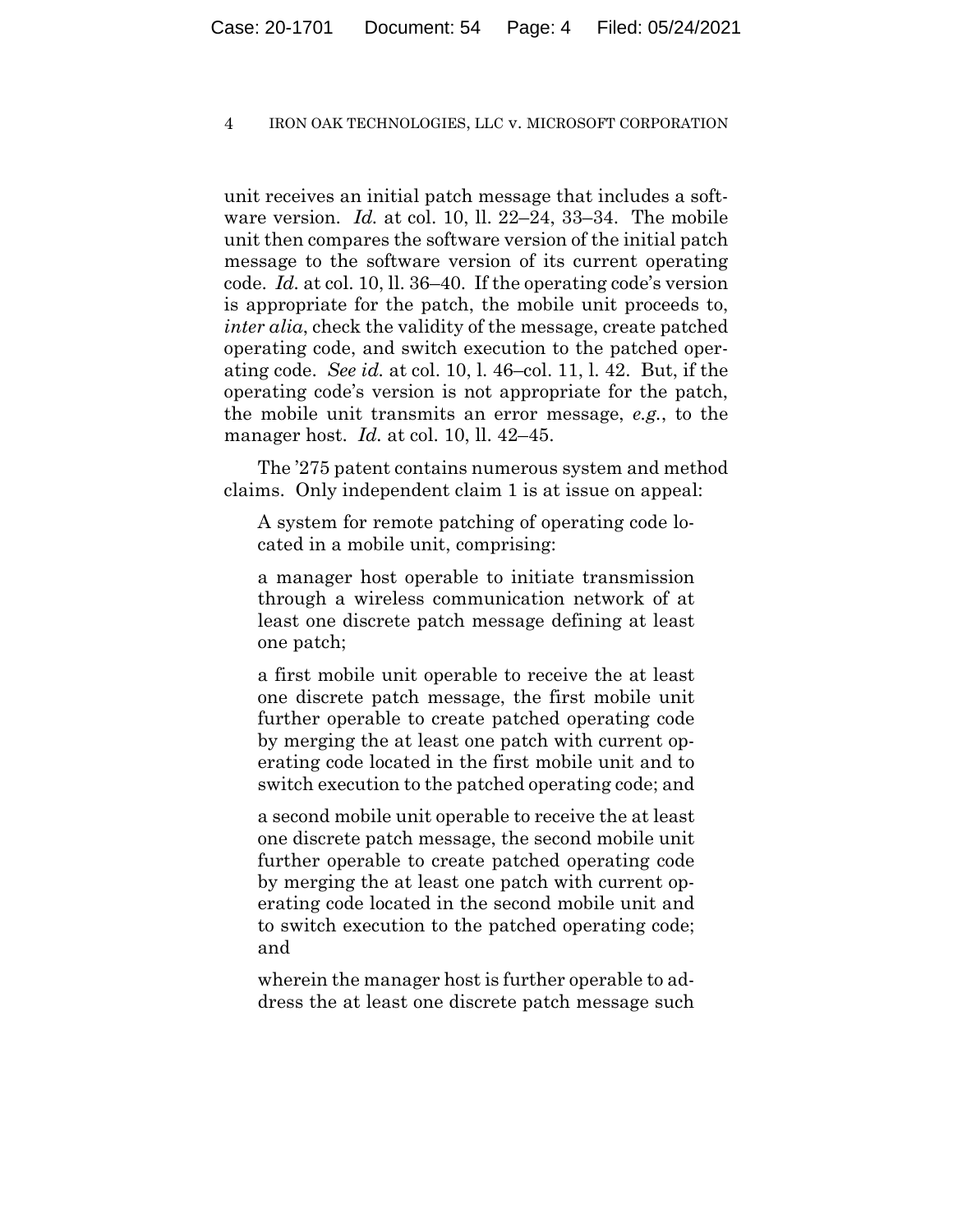that the at least one discrete patch message is transmitted to the first mobile unit but not to the second mobile unit.

*Id.* at col. 13, ll. 32–53. Although not directly at issue on appeal, dependent claim 14 recites: "[t]he system of claim 1, wherein the manager host is further operable to address the at least one discrete patch message such that the at least one discrete patch message is transmitted to the first mobile unit and to the second mobile unit." *Id.* at col. 14, ll. 22–26.

Only one prior art reference is necessary to resolve these appeals: Japanese Patent Application No. 05-128022 ("Sugita").<sup>1</sup> Sugita describes a method of updating software on multiple mobile communications terminals using wireless communication. *See* J.A. 390 (¶ 12). Sugita's method has an initial stage and a final stage. *See id.* In the initial stage, updates of mobile communications terminals occur "in group units." *Id.* Specifically, Sugita describes a base station that transmits update information to each mobile communications terminal "based on the group ID of the group unit (all units, or the unit addresses belonging to a specific group)." *Id.* (¶ 13); *see* J.A. 391 (¶ 26) (describing a one-to-many communication format using group IDs for updating terminals "in group units"); J.A. 393 (¶ 49). In the final stage, updates occur "individually" and by individual ID, "one at a time." J.A. 390 (¶¶ 12–13). In one embodiment with multiple mobile communications terminals, each terminal—m1, m2, m3, m4...— "targeted for

Consistent with MPEP  $\S 901.05(a)$ , both Microsoft's and Samsung's translations convert Sugita's application number to No. 1993-128022. We note that the two translations are not entirely identical. But Iron Oak does not identify any substantive differences between the two translations. We refer to and quote from Microsoft's version.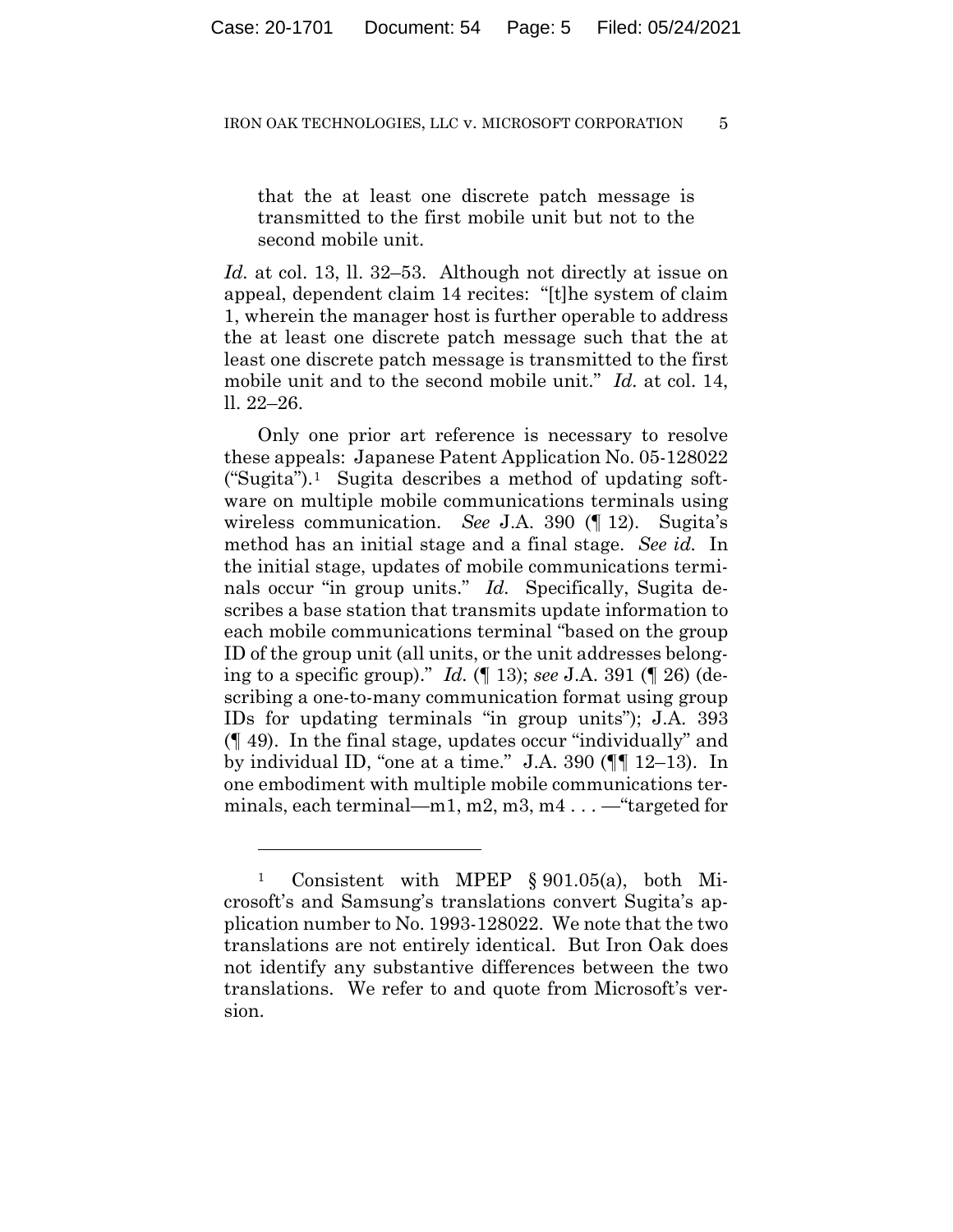update[s]" is "listed up" prior to the initial stage of transmitting update information by group ID. J.A. 392 (¶¶ 34– 35).

Microsoft petitioned for *inter partes* review of claim 1 of the '275 patent, and Samsung and Google each filed two additional petitions challenging that claim. The Board instituted review of Microsoft's petition and Samsung's two petitions and granted Google's motions to join each of Samsung's petitions. In instituting review of Microsoft's petition, the Board construed "wherein the manager host is further operable to address the at least one discrete patch message such that the at least one discrete patch message is transmitted to the first mobile unit but not to the second mobile unit"—the "wherein" limitation—to require the manager host be "further operable to decide which specific mobile unit to send the at least one discrete patch message to before beginning transmission" of the message. *Microsoft*, 2020 WL 633707, at \*3. The Board adopted a substantially similar construction of the limitation in *Samsung I* and *Samsung II*. *Samsung I*, 2020 WL 633816, at \*4; *Samsung II*, 2020 WL 633822, at \*3.

The Board's final written decisions found claim 1 of the '275 patent unpatentable over the prior art. In *Microsoft*, the Board found that Sugita anticipates claim 1 of the '275 patent. 2020 WL 633707, at \*9. Two of its determinations are pertinent to this appeal. First, the Board maintained its construction of the wherein limitation. *Id.* at \*3. It found no evidence supporting Iron Oak's arguments that (1) at the time of transmission of the patch message to the first mobile unit, the second mobile unit must be in a condition that it could be updated by the transmitted patch message and (2) an already updated mobile unit cannot constitute the claimed second mobile unit. *Id.* at \*4. Given the language of claim 1 and dependent claim 14, the Board concluded that "[t]here is nothing in claim 1 that excludes a second mobile unit that has already created patched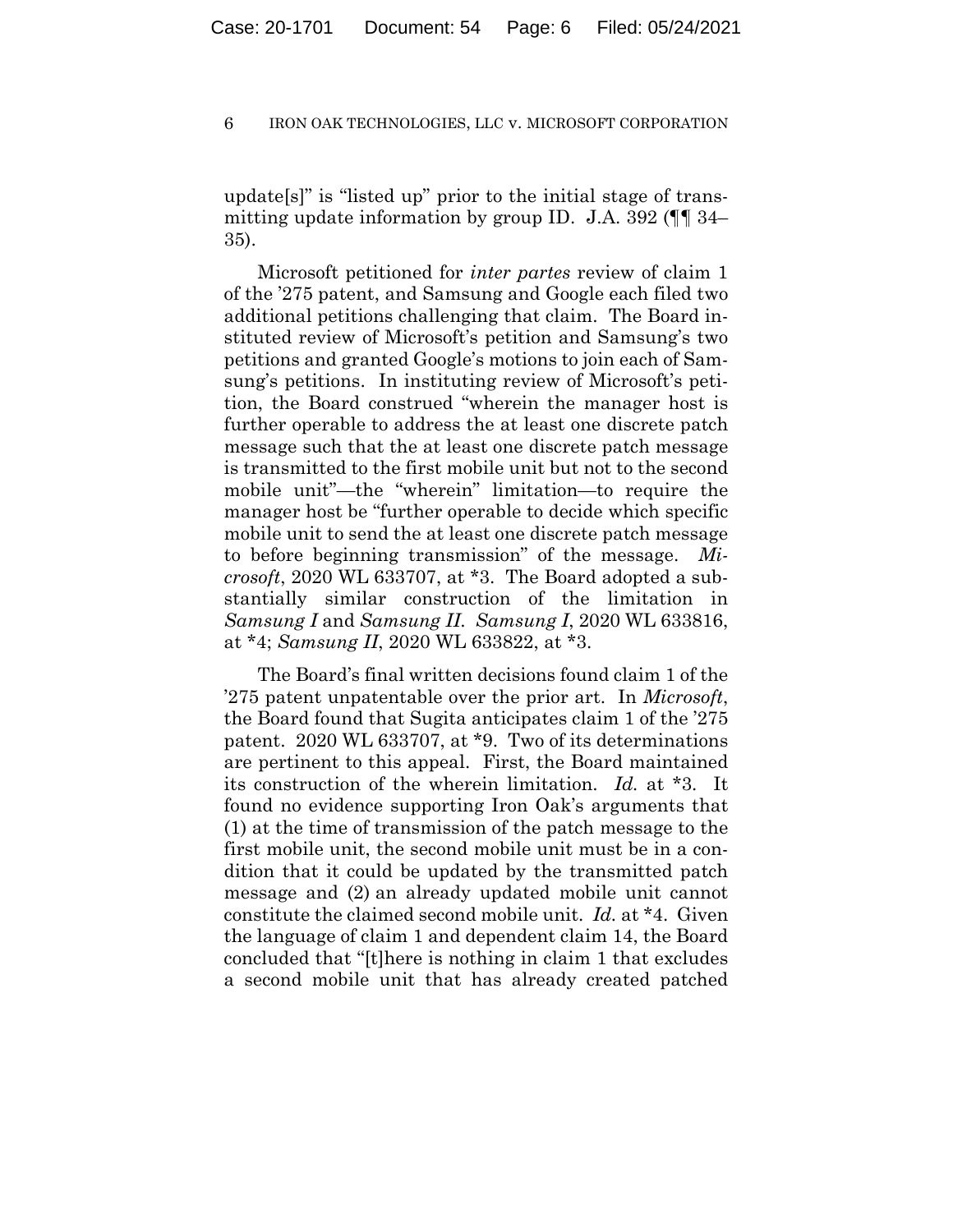operating code from the at least one patch message from meeting the claim 1 wherein limitation." *Id.*

Second, the Board found that Sugita discloses the wherein limitation in two ways: transmitting update information by group ID and by individual ID. *Id.* at \*7–8. As to transmitting by group ID, the Board found that Sugita describes sending update information to units belonging in a specific group. *Id.* at \*7. Accordingly, terminals in a specified group receive the update, while terminals not in the specified group do not. *Id.* The Board gave substantial weight to the testimony of Microsoft's expert, Dr. White, that "update information sent to the one or more mobile terminals using the group ID for the first group unit would not be meant for the one or more mobile terminals in the second group unit." *Id.* As to transmitting by individual ID, the Board found that Sugita discloses transmitting update information one unit at a time, to a non-updated mobile terminal on its target list and not to an already updated terminal or a subsequently listed terminal. *Id.* at \*8.

In *Samsung I*, the Board reached the same conclusions, rejecting Iron Oak's same arguments about the construction of the wherein limitation and finding that Sugita anticipates claim 1 of the '275 patent. 2020 WL 633816, at \*4, 7–9. The Board gave substantial weight to the testimony of Samsung's expert, Dr. Bederson, which was substantively similar to that of Microsoft's Dr. White. *See id.* at \*7. The Board additionally found that Sugita transmits patch messages to a group unit and not a different group unit "to avoid the problem identified by Sugita of overloading the network." *Id.* at \*8. Separately, the Board held that claim 1 was obvious over a combination of two other prior art references: Australian Patent Application No. 77395/91 ("Ballard") and Japanese Patent Application No. 05-66937 ("Shimizu"). *Id.* at \*12.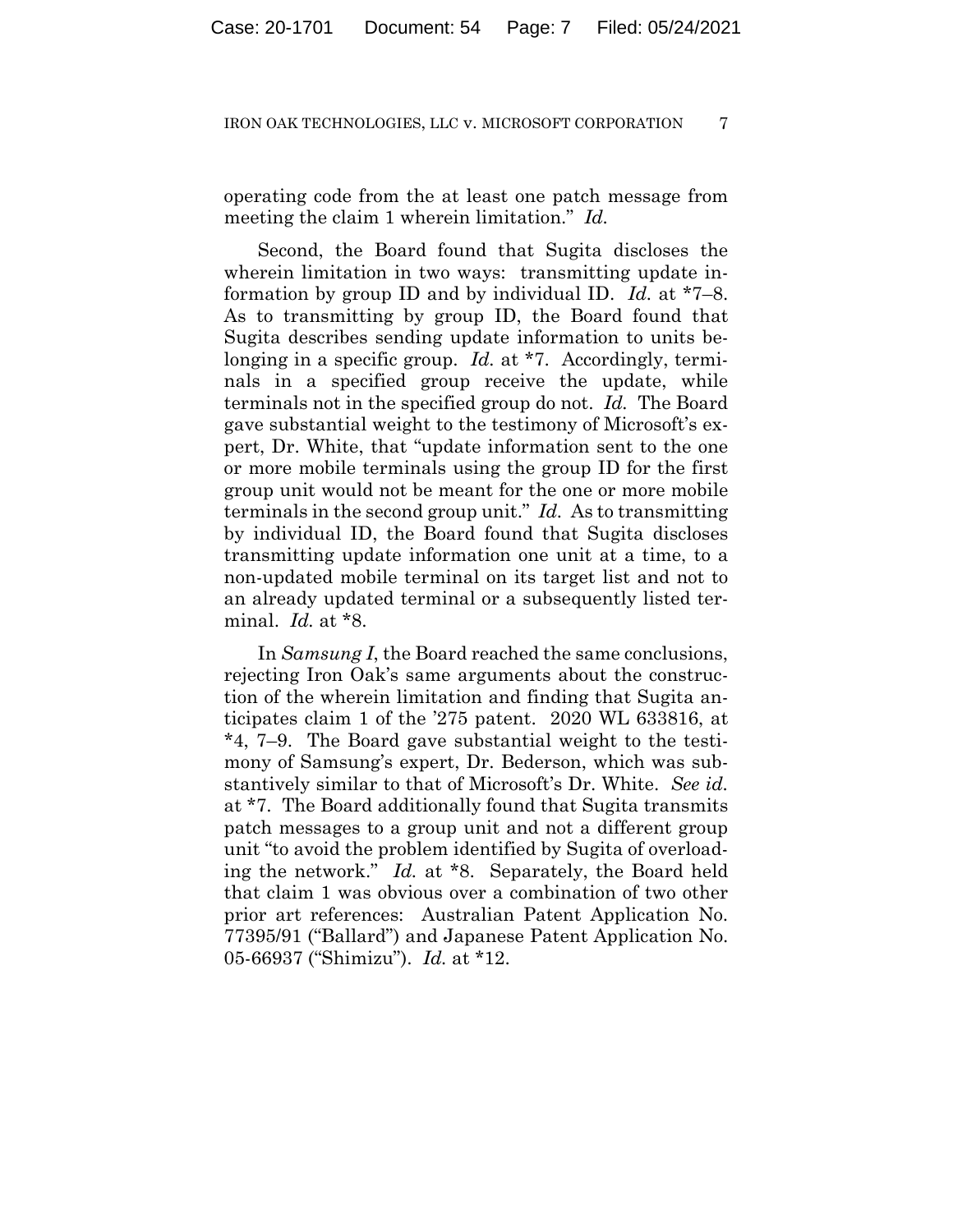Finally, in *Samsung II*, the Board held that claim 1 of the '275 patent was obvious over a combination of two further prior art references: U.S. Patent No. 5,619,412 ("Hapka") and U.S. Patent No. 5,442,553 ("Parrillo").

Iron Oak timely appealed to this court. We have jurisdiction pursuant to 28 U.S.C.  $\S$  1295(a)(4)(A).

## II. DISCUSSION

We review the Board's factual findings for substantial evidence and its legal determinations *de novo*. *In re Stepan Co.*, 868 F.3d 1342, 1345 (Fed. Cir. 2017). A finding is supported by substantial evidence if a reasonable mind might accept the evidence to support the finding. *Nobel Biocare Servs. AG v. Instradent USA, Inc.*, 903 F.3d 1365, 1374 (Fed. Cir. 2018).

Claim construction is a question of law with underlying questions of fact. *Wasica Finance GmbH v. Continental Automotive Sys., Inc.*, 853 F.3d 1272, 1278 (Fed. Cir. 2017). Where the intrinsic record fully governs the proper construction of a term, we review the Board's claim construction *de novo*. *Id.* Anticipation is a question of fact. *Nobel Biocare*, 903 F.3d at 1375.

On appeal, Iron Oak argues that the Board erroneously construed the second mobile unit and wherein limitations to include a second mobile unit that has already created patched operating code from the patch message transmitted to the first mobile unit. Iron Oak also challenges the Board's anticipation and obviousness determinations. To the extent necessary to a resolution of these appeals, we address each of Iron Oak's arguments in turn.

## A. Claim Construction

The Board correctly construed the wherein limitation not to contain the temporal restriction that Iron Oak seeks. At institution, the Board construed the wherein limitation such that the "manager host is further operable to decide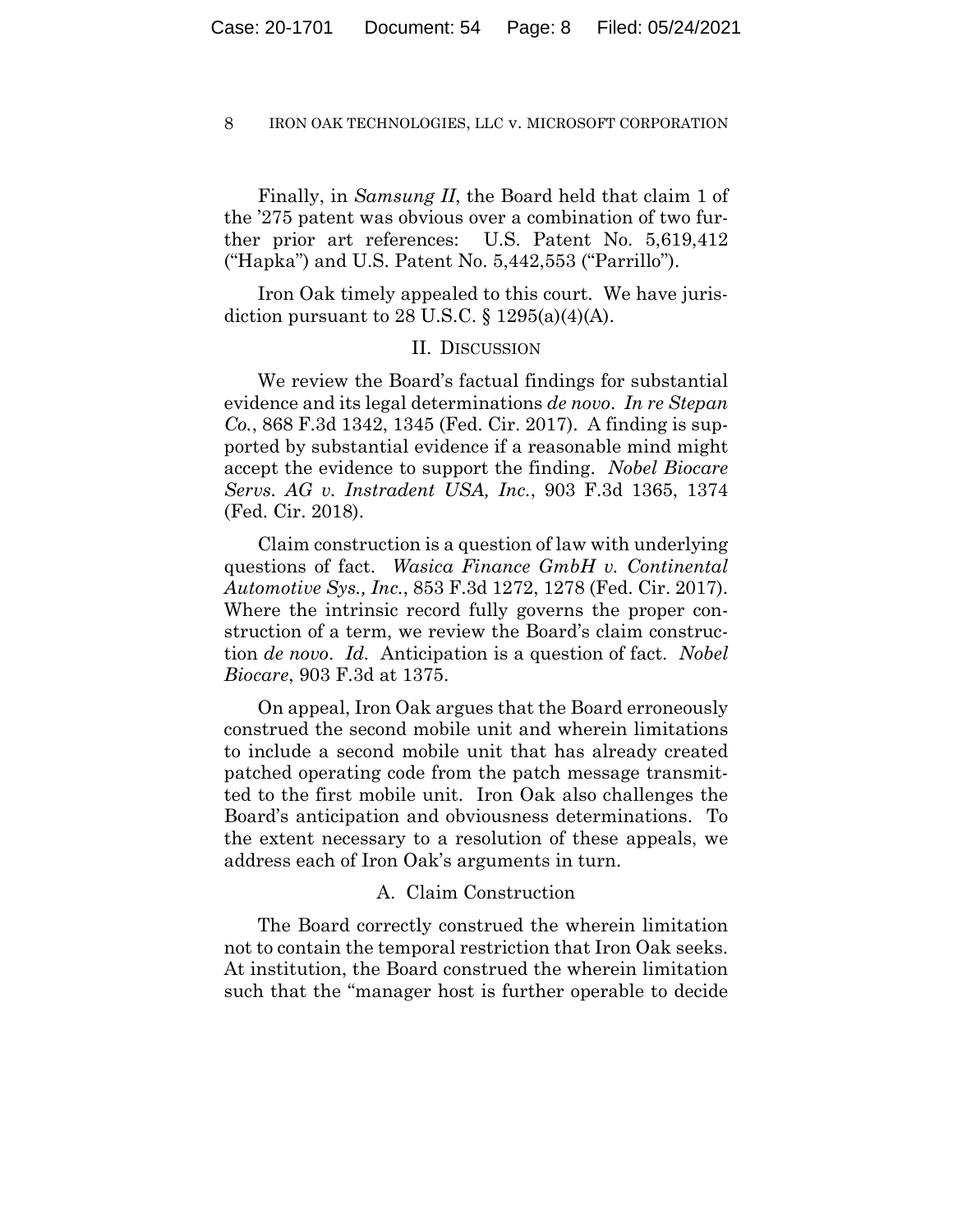which specific mobile unit to send the at least one discrete patch message to before beginning transmission" of the message. *Microsoft*, 2020 WL 633707, at \*3. None of the parties argued that the Board's interpretation was improper. *Id.* at \*3; *Samsung I*, 2020 WL 633816, at \*4; *Samsung II*, 2020 WL 633822, at \*3. Instead, Iron Oak argued that the second mobile unit must be in a condition where its current operating code could be updated by the patch message sent to the first mobile unit. Conversely, a mobile unit whose operating code had already been updated by the patch message could not constitute the claimed second mobile unit. This is because, according to Iron Oak, at the time of transmission of the patch message, both mobile units must be operable to create patched operating code from their current operating code.

The Board rejected Iron Oak's argument as unsupported by the evidence. *Microsoft*, 2020 WL 633707, at \*4. It explained, "[t]he claim language does not specify when the mobile units must be 'operable to create patched operating code' from current operating code, only that they are 'operable to' do so." *Id.* Moreover, the Board found nothing in claim 1 that excludes a second mobile unit that has already created patched operating code using the transmitted patch message from meeting the wherein limitation. *Id.* According to the Board, "[a] second mobile unit that is capable of creating patched operating code in some circumstances still satisfies the claim." *Id.*

We agree. Claim 1 recites a second mobile unit "operable to receive the at least one discrete patch message" and "further operable to create patched operating code by merging the at least one patch with current operating code located in the second mobile unit and to switch execution to the patched operating code." '275 patent, col. 13, ll. 44–49. Claim 1 also recites a manager host "further operable to address the at least one discrete patch message such that the at least one discrete patch message is transmitted to the first mobile unit but not to the second mobile unit." *Id.*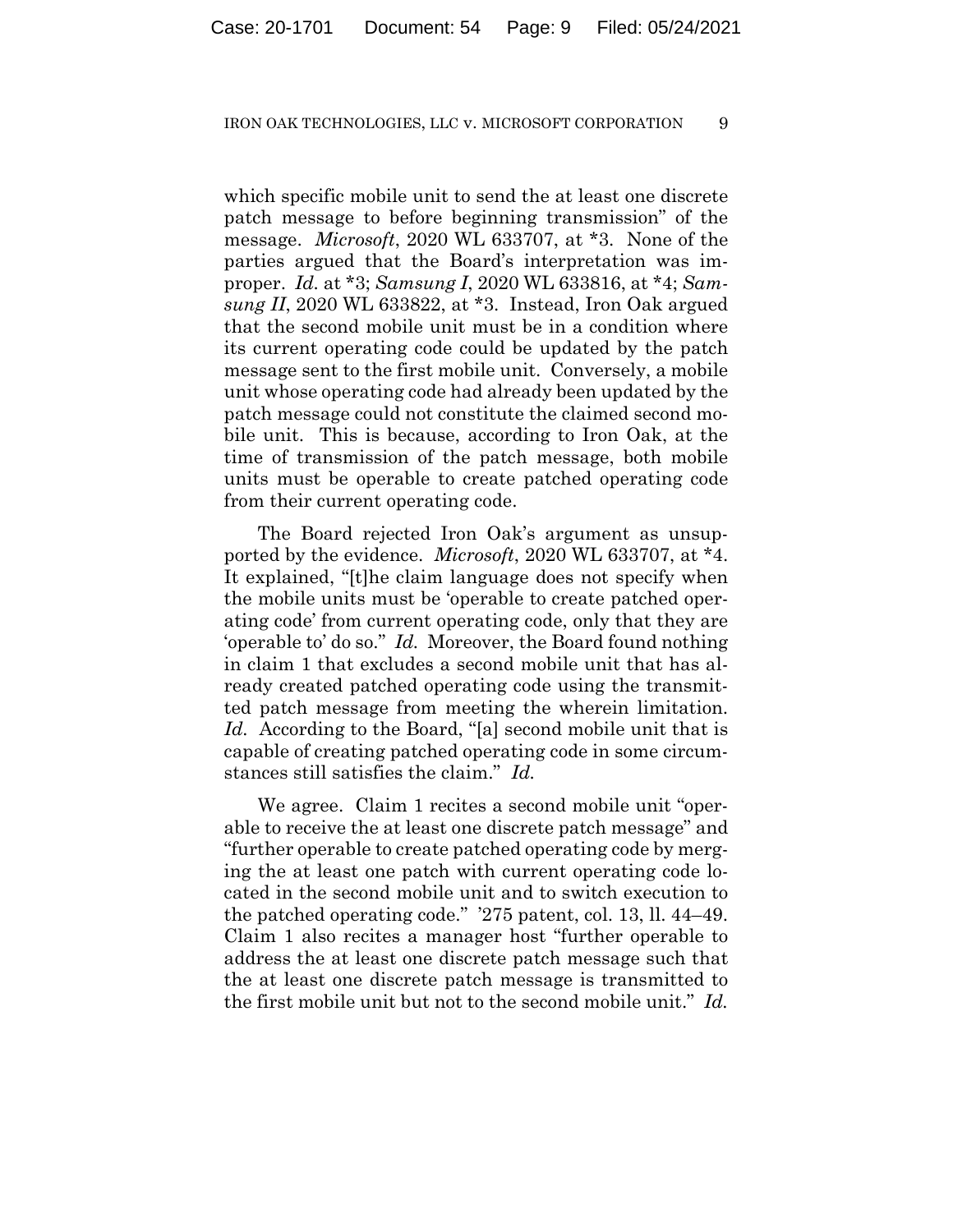at col. 13, ll. 50–53. Neither of these limitations require the second mobile unit to be able to create patched operating code at the time the manager host addresses the patch message to the first mobile unit. Nor do these limitations exclude a second mobile unit that has already created patched operating code from the discrete patch message. In sum, there is no textual basis for Iron Oak's reading of claim 1.

Iron Oak's arguments based on the claim language, the Board's construction, dependent claims, and the specification are unpersuasive.

First, Iron Oak argues that "*the* at least one discrete patch message" and "*the* at least one patch" in the second mobile unit and wherein limitations require the second mobile unit to be operable to create patched operating code when the manager host transmits the patch message to the first mobile unit. *See id.* at col. 13, ll. 44–53 (emphases added). Not so. The claim language plainly requires the second mobile unit to be operable to create patched operating code from the patch message that the manager host sends to the first mobile unit. But, critically, the second mobile unit and wherein limitations do not impose a time frame during which the second mobile unit must be operable to create patched operating code from the transmitted patch message. The second mobile unit simply must have the capability of creating patched operating code with *the* patch message that the manager host transmits, and the manager host simply must have the capability of addressing the patch message to one mobile unit and not another.

Second, Iron Oak argues that the Board's construction renders meaningless the requirement that the second mobile unit be "further operable to create patched operating code by merging the at least one patch with current operating code located in the second mobile unit." *See id.* at col. 13, ll. 45–49. We disagree. This language requires the second mobile unit to have the capability of creating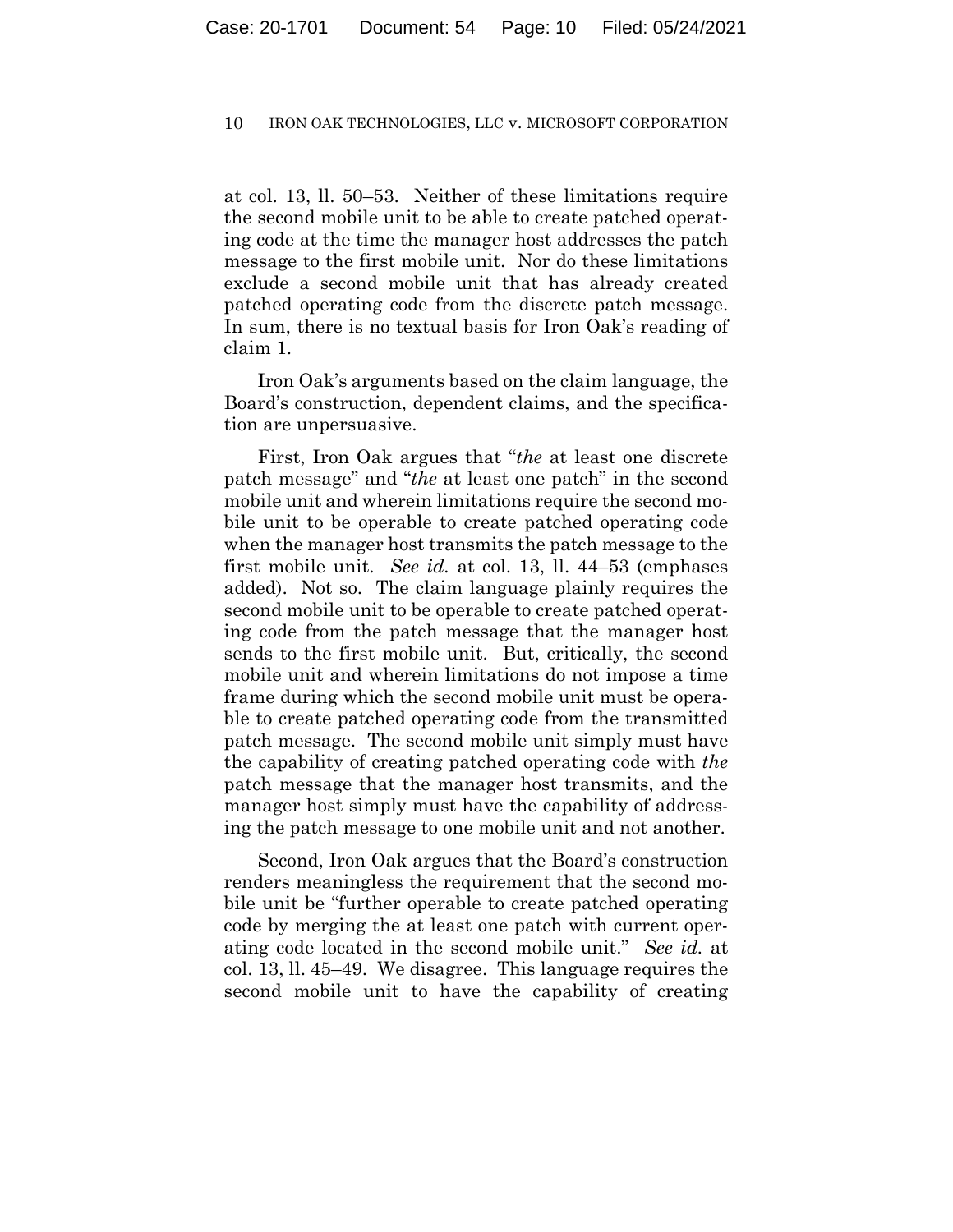patched operating code from the patch that is transmitted to the first mobile unit. It does not require the second mobile unit to have such capability *after* the manager host transmits the patch message to the first mobile unit. For this reason, it is irrelevant whether an already updated mobile unit can "thereafter" or "again" incorporate the transmitted patch into its operating code. *See* Appellant's Br. 22–23. Indeed, we agree with the Board that a mobile unit that has created patched operating code from the patch message transmitted to the first mobile unit is clearly operable to create patched operating code from the transmitted message, as required by the second mobile unit limitation. *See Microsoft*, 2020 WL 633707, at \*4.

Third, Iron Oak argues that the Board's construction of the wherein limitation recognizes the temporal requirements of claim 1. This argument also lacks merit. The Board's construction recognizes only that the manager host *decides* to which mobile units to send the patch message before *transmitting* the message.2 But this sequence does not implicate whether the second mobile unit (to which the manager host did not send the message) must be able to create patched operating code after the manager host transmits the message to the first mobile unit. It simply requires the manager host to decide to which mobile units to send the at least one patch message, without constraining the reasons why the manager host does not send the patch message to the second mobile unit.

<sup>2</sup> We reject any attempt by Iron Oak to stretch the Board's claim construction to require a decision to send update information to the first mobile unit and a separate decision not to send update information to the second mobile unit. The Board required the manager host only to decide to which mobile units to send the patch message. We see no basis in the Board's construction or the claim language to require a separate decision not to send.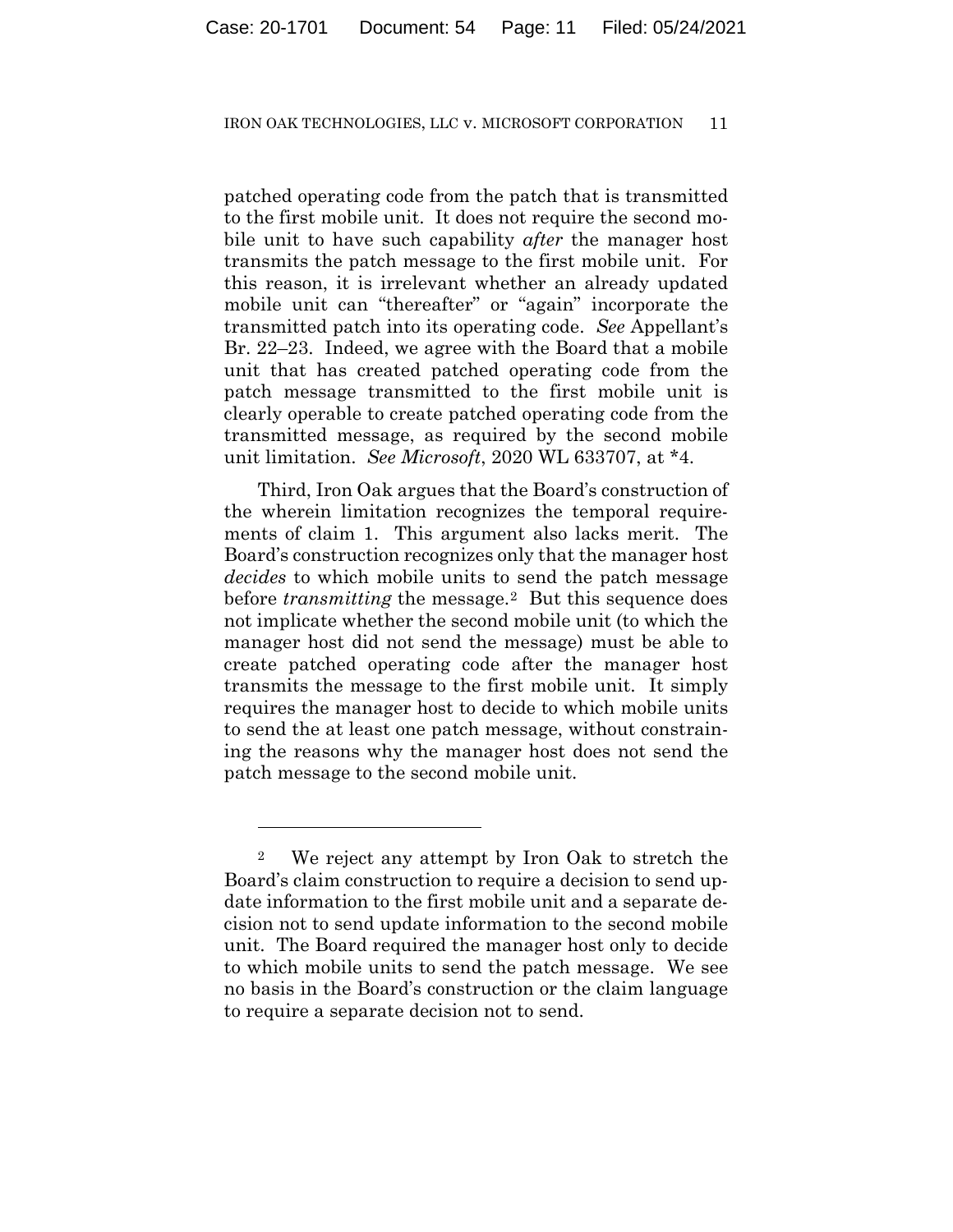Fourth, Iron Oak argues that dependent claim 14 supports its construction of claim 1. According to Iron Oak, because dependent claim 14 requires the manager host to be operable to address the patch message to both the first and second mobile units, claim 1 necessarily requires the second mobile unit to be operable to create patched operating code at the time the manager host transmits the patch message. We are unpersuaded. Claim 14's *narrower* scope—requiring both mobile units to be non-updated cannot serve to constrain claim 1's *broader* scope—which only requires the first mobile unit to be non-updated. *See Phillips v. AWH Corp.*, 415 F.3d 1303, 1314–15 (Fed. Cir. 2005) (en banc) ("[T]he presence of a dependent claim that adds a particular limitation gives rise to a presumption that the limitation in question is not present in the independent claim.").

Fifth, Iron Oak argues that Figure 5 and its accompanying text requires the second mobile unit to be operable to create patched operating code from the transmitted patch message when the manager host transmits that message to the first mobile unit. This argument fails. Figure 5 and its accompanying text relate to a method of remote patching operating code and not a system. Moreover, even if Figure 5 contemplates checking a mobile unit's operability to create patched operating code after receiving a patch message, the claim language of claim 1 does not. *See Super-Guide Corp. v. DirecTV Enters., Inc.*, 358 F.3d 870, 875 (Fed. Cir. 2004) ("Though understanding the claim language may be aided by the explanations contained in the written description, it is important not to import into a claim limitations that are not a part of the claim.").

Finally, Iron Oak argues that the Board erroneously relied on *ParkerVision, Inc. v. Qualcomm Inc.*, 903 F.3d 1354 (Fed. Cir. 2018). We see no error. In *ParkerVision*, we held that "a prior art reference may anticipate or render obvious an apparatus claim—depending on the claim language—if the reference discloses an apparatus that is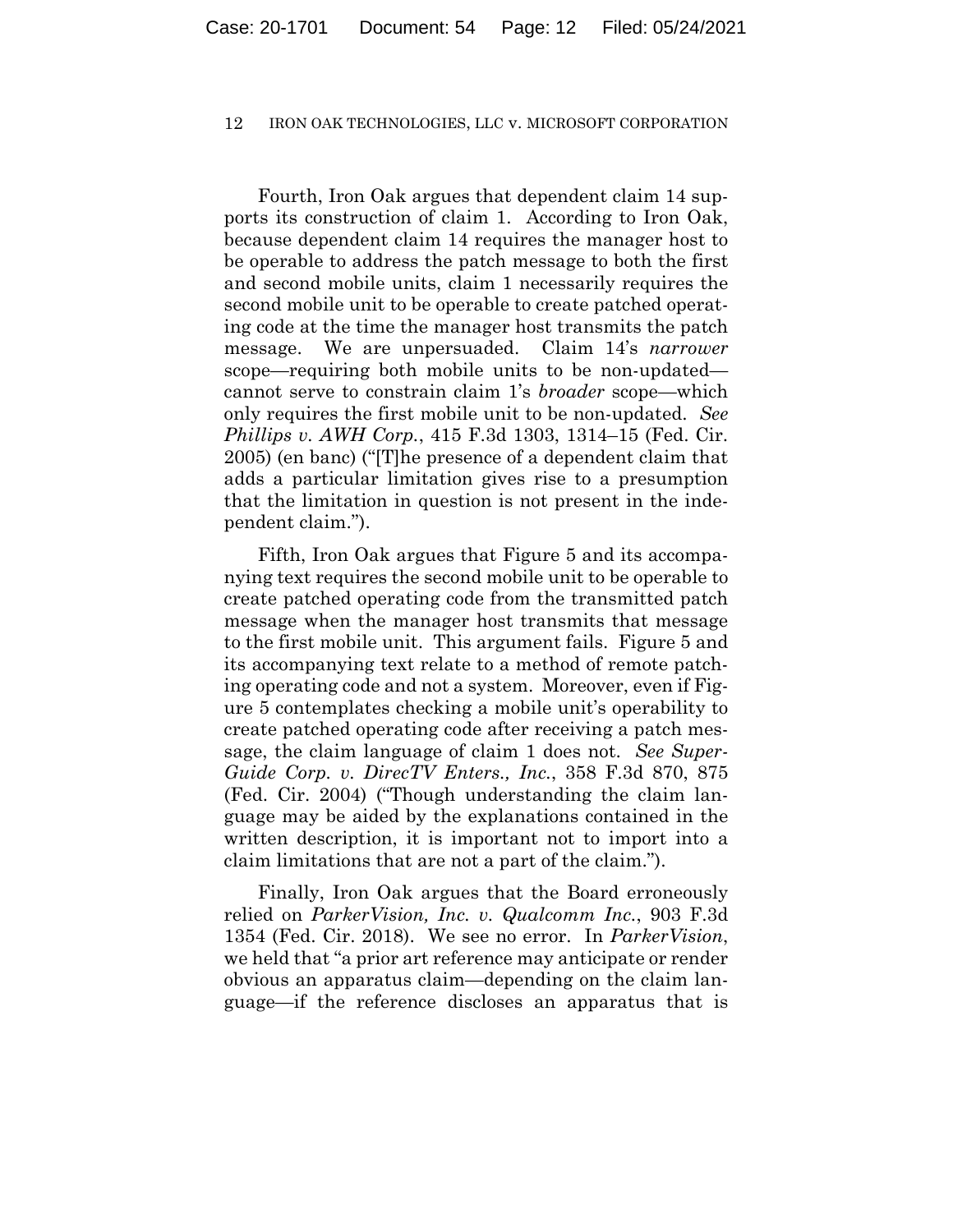reasonably capable of operating so as to meet the claim limitations, even if it does not meet the claim limitations in all modes of operation." *Id.* at 1361. The Board correctly relied on *ParkerVision* to find that a second mobile unit that is capable of creating patched operating code in some circumstances—*i.e.*, an already updated second mobile unit still satisfies claim 1 of the '275 patent. *See Microsoft*, 2020 WL 633707, at \*4. We find no basis for Iron Oak's contention that the second mobile unit's operability to create patched code is a "structure" and are unpersuaded by its attempt to distinguish the case. *See* Appellant's Br. 25. For these reasons, we hold that the Board correctly rejected the temporal restrictions that Iron Oak seeks.

## B. Invalidity

Substantial evidence supports the Board's conclusion that Sugita anticipates claim 1 of the '275 patent. A prior art reference must disclose every limitation of the claimed invention, either explicitly or inherently, to anticipate. *Telemac Cellular Corp. v. Topp Telecom, Inc.*, 247 F.3d 1316, 1327 (Fed. Cir. 2001).

Iron Oak's sole challenge to the Board's findings on Sugita is that Sugita does not disclose the wherein limitation. The Board found that Sugita discloses this limitation in two ways. First, Sugita transmits update information to units belonging to a specific group. *Microsoft*, 2020 WL 633707, at \*7. In this way, terminals in a specified group (*i.e.*, a first mobile unit) receive the update, while units not in the specified group (*i.e.*, a second mobile unit) do not. *Id.* Second, Sugita describes performing updates one unit at a time. *Id.* at \*8. In other words, Sugita's base station transmits update information to an individual terminal on the list of update targets (*i.e.*, a first mobile unit) and not to a successfully updated terminal or a terminal later on the list (*i.e.*, a second mobile unit). *Id.*

Substantial evidence supports the Board's finding that Sugita's use of group ID to transmit update information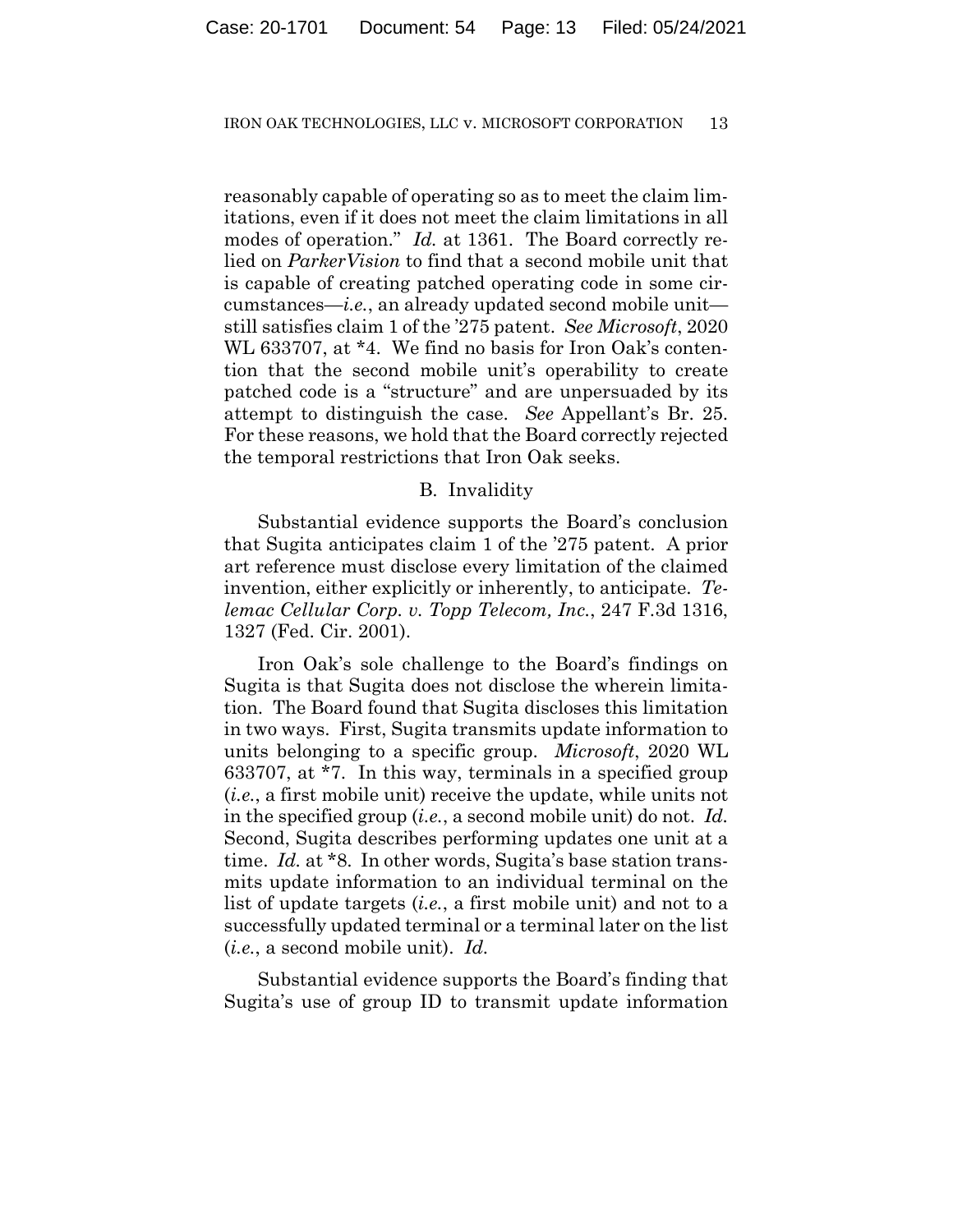teaches the wherein limitation. Sugita explains that, in the initial stage, its base station transmits the update information to each mobile communications terminal "based on the group ID of the group unit (all units, or *the unit addresses belonging to a specific group*)." J.A. 390 (¶ 13) (emphasis added). Sugita reiterates that, "in the initial stage of updating, multiple communication terminals are updated *in group units*." J.A. 391 (¶ 15) (emphasis added); *accord* J.A. 393 (¶ 49). According to Dr. White, a skilled artisan would recognize that this disclosure of multiple "group units" means that "one or more mobile terminals belong to different group units." J.A. 384 (¶ 151). Dr. White further testified that "update information sent to the one or more mobile terminals using the group ID for the first group unit would not be meant for the one or more mobile terminals in the second group unit." *Id.* He concluded that update information transmitted to the first group ID is "transmitted to the first mobile unit but not the second mobile unit," as claimed. *Id.* In view of Sugita's disclosures and Dr. White's testimony, the Board reasonably found that Sugita teaches the wherein limitation.3

We see no reversible error in the Board's analysis. First, Iron Oak argues that "Sugita teaches an all or nothing system and method," where "every mobile terminal capable of being updated will be sent the update." Appellant's Br. 26–27. But Iron Oak's argument contradicts Sugita's express disclosure that it sends update information to terminals "based on the group ID of the group unit (all units, or *the unit addresses belonging to a specific group*)." J.A. 390 (¶ 13) (emphasis added). Sugita plainly

<sup>3</sup> Substantial evidence similarly supports the Board's finding in *Samsung I* that Sugita anticipates claim 1 in view of Sugita's disclosures and Dr. Bederson's substantially similar testimony. 2020 WL 633816, at \*7–9; *see* J.A. 895 (¶ 101), 1163 (¶ 13).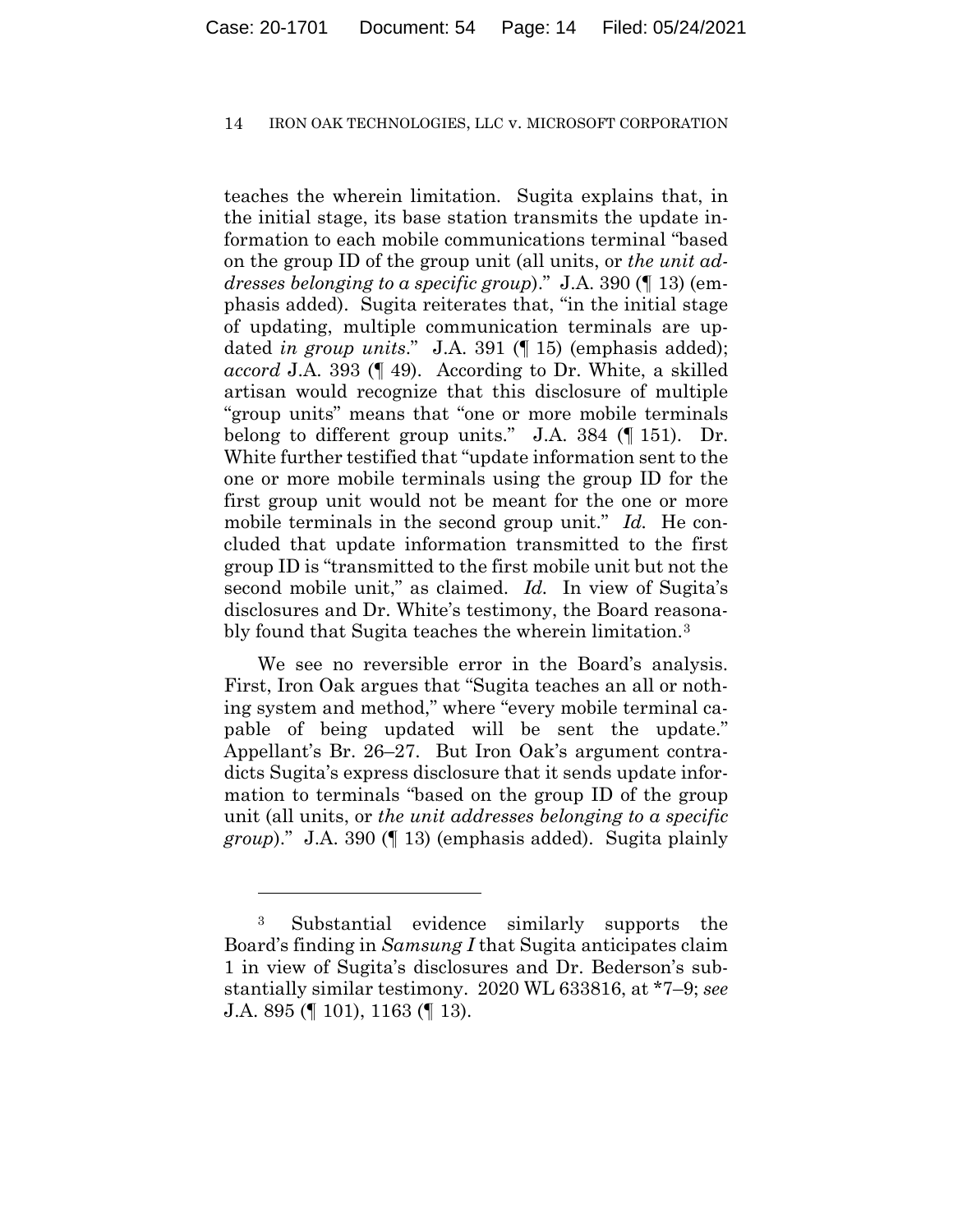contemplates updating mobile communications terminals "in group units." J.A. 391, 393  $(\P\P 15, 49)$ . It is therefore irrelevant that Sugita lists all mobile terminals targeted for update or that there is no terminal "m<sub>n</sub>" that is excluded from the list. *See* Appellant's Br. 27. Iron Oak at most shows that all mobile terminals eventually receive update information in the initial stage. But such a showing does not undercut the Board's finding that Sugita can send update information to terminals on its target list in a specific group and not to terminals on its target list in another group.4 *See Microsoft*, 2020 WL 633707, at \*7–8.

Second, Iron Oak misconstrues Dr. White's testimony that update information sent to terminals in a first group unit "would not be meant for" terminals in a second group unit. *See* Appellant's Br. 29–30, 29 n.5. According to Iron Oak, Sugita's update information is meant for terminals in both group units because all of the terminals are on Sugita's list of terminals to be updated. But the Board reasonably understood Dr. White's testimony to mean "update information transmitted to the first group ID is 'transmitted to the first mobile unit but not to the second mobile unit.'" *Microsoft*, 2020 WL 633707, at \*7. In this way, the update information is "meant for"—*i.e.*, transmitted to the first group unit and not the second group unit.

For these reasons, we hold that substantial evidence supports the Board's finding that Sugita's use of group ID to update terminals teaches the claimed wherein

<sup>4</sup> Iron Oak contends that the Board confused the mobile units' operability to receive updates with the manager host's operability to decide to which units to send the updates. The Board did not misunderstand claim 1. Rather, the fact that terminals in a specific group (and not terminals in another group) receive the update demonstrates that Sugita's base station decides to which mobile units to send the updates.